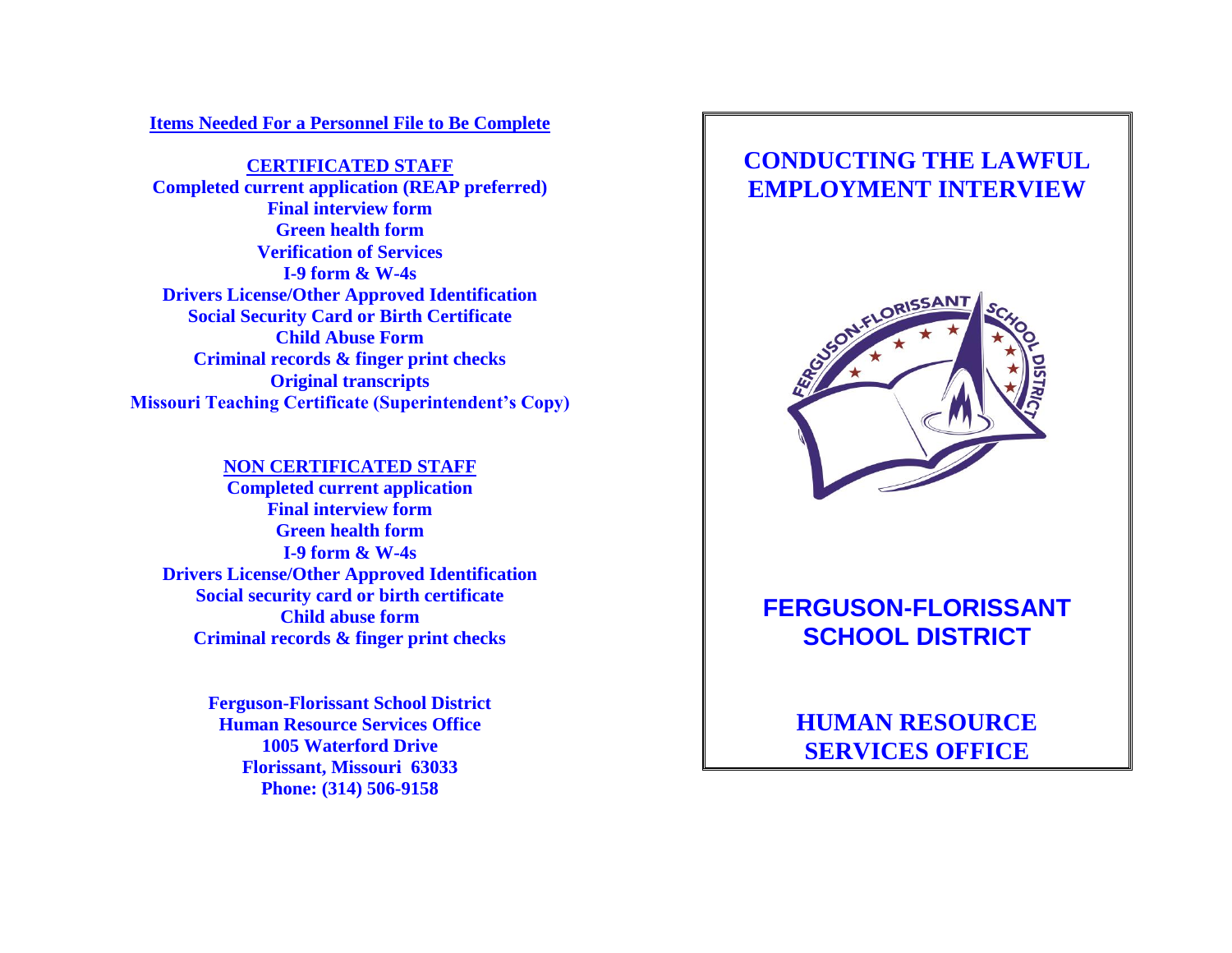### **Foreword**

This pamphlet is developed to help standardize the interview process, which plays an important role in the selection process. In addition, the information provided outlines various legal requirements for those participating in the interview process. As you are aware, individuals who interview job candidates have important responsibilities:

- we have an obligation to maintain confidentiality before, during, and after the process is complete;
- to interview applicants and select employees on the basis of job related qualifications in accordance with legal requirements and the policies and regulations of the Ferguson-Florissant School District;
- to carry out the school district's mission to hire the best qualified applicants to insure the academic achievement of all students.

Those charged with interviewing applicants for any position are aware that the Ferguson-Florissant School District, the State of Missouri, and Federal law prohibits discrimination on the basis of race, color, religion, sex, national origin, marital status, sexual orientation, disability, or age. Any charge of discrimination has the potential to cost our district substantial punitive and compensatory damages.

**BIRTHPLACE/CITIZENSHIP --** Citizenship is not required for employment.

**NATIONAL ORIGIN -- Ancestry, birthplace of** applicants' parents or spouse are not "need to know" factors.

#### **Recording Applicant's Responses**

When recording applicant's responses, be factual and objective. Be specific in your comments. Use quotation marks and include quotes as necessary to clarify a response.

#### **Pre-Employment Reminders**

- $\Rightarrow$  It is the responsibility of the principal or employee supervisor to make contact with the most recent supervisor and two other references prior to recommending a candidate for employment.
- $\Rightarrow$  For **certificated staff**, be sure the candidate holds or is eligible for a valid certificate and/or endorsement for the area being considered.
- $\Rightarrow$  Please do not make an offer of employment until the Human Resource Service Department has approved the recommendation.
- $\Rightarrow$  Do not offer a salary quote. Please contact the Human Resource Services Department. Personnel will need all appropriate paperwork (transcripts, application, etc.) to determine the salary/wage.

If the person being hired is a replacement, it is important to name the person being replaced and the reason why. If it is a transfer, indicate the school and the position. The **receiving school of the person being transferred is responsible** for submitting a Final Interview Form regarding that change.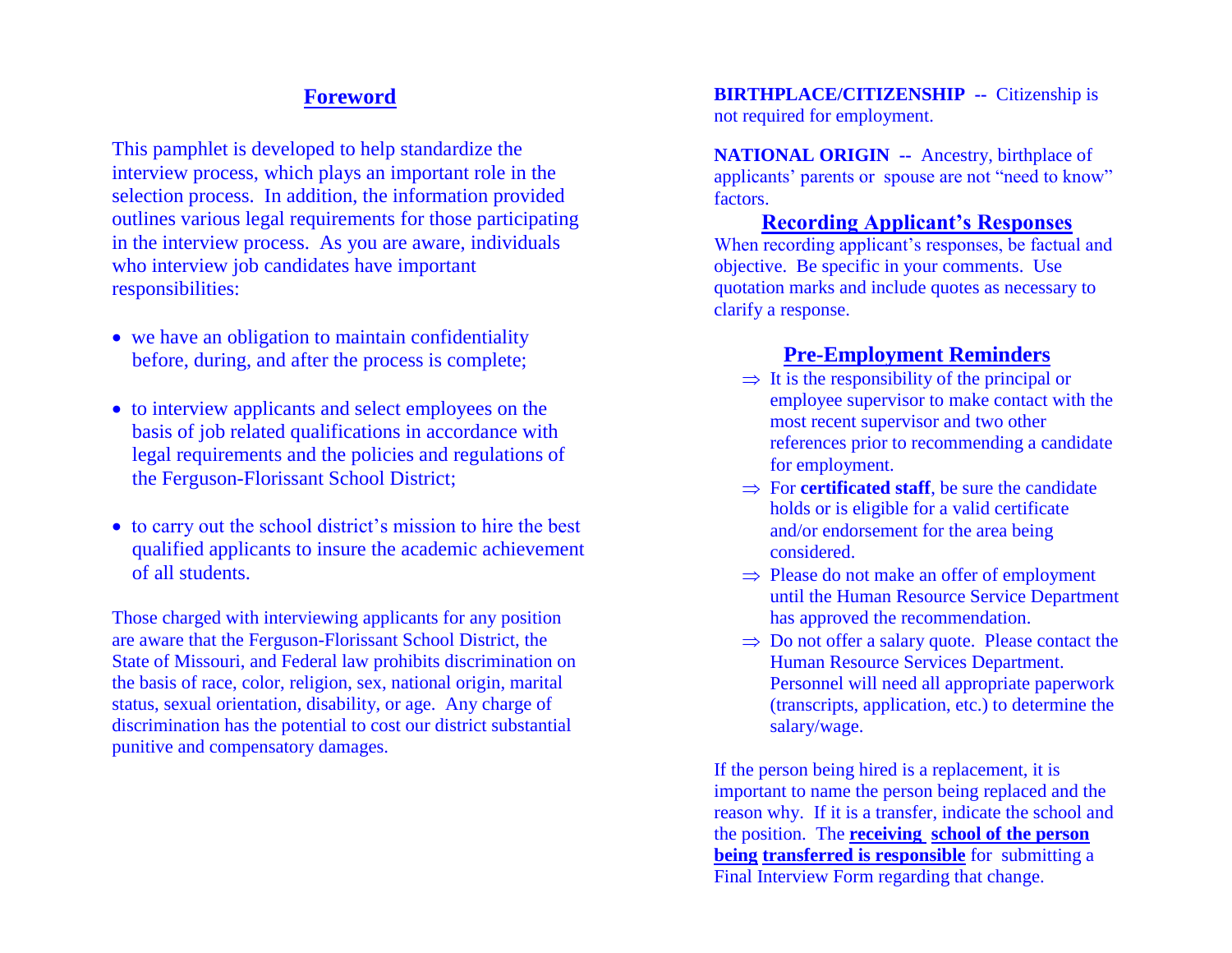**MARITAL STATUS --** Whether a person is married, single, separated, divorced, engaged, or living with someone is not relevant to the ability to perform the job.

**EDUCATION --** Education that is NOT related to job performance.

**FAMILY --** Family size, children's ages, child care plans, spouse's employment or salary are not job related.

**DISABILITIES/HANDICAPS --** General questions about whether a person has sensory, mental, or physical handicaps that do not relate to the ability to perform the essential functions of the job.

**RELIGION --** Religious days observed or "Does your religion prevent you from working weekends and holidays?" are not subjects pertinent to job skills.

**PREGNANCY** -- Medical history concerning pregnancy and related health matters are not relevant to job requirements.

**MILITARY SERVICE --** Service that is not job related or questions about service in a foreign military are not subjects for discussion during the job interview.

**ORGANIZATIONS** -- Organizations in which the applicant is active/hold membership, especially those that may indicate race, color, creed, sex, marital status, religion, or national origin are not to be discussed.

**DRUGS/ALCOHOL** -- Past problems with drugs or alcohol or about past rehabilitation.

#### **Contents**

#### **Conducting the Lawful Interview** *Interview Steps*

Planning the Interview Explaining Purpose; Establish Rapport Getting/Giving Information Ending the Interview and Follow Up *Questions/Subjects to Avoid Interview Rating Pre-Employment Reminders*

#### **Interviewing Steps**

The following *Interviewing Steps* may assist you in obtaining the information you need to make a well informed decision.

#### **I. Planning the Interview**

- A. The committee chairperson, the assistant superintendent of Human Resource Servicesl will develop questions for the interview. Committee members may also suggest questions to be added on the day of the interview. They may suggest questions to be deleted.
- B. Set aside a time and place, away from distractions and interruptions, for each interview.
- C. Ask all candidates for the position the same set of predetermined questions. Also familiarize yourself with the applicant's resume and/or application.
- D. Make sure the questions you intend to use are job-related and legal.